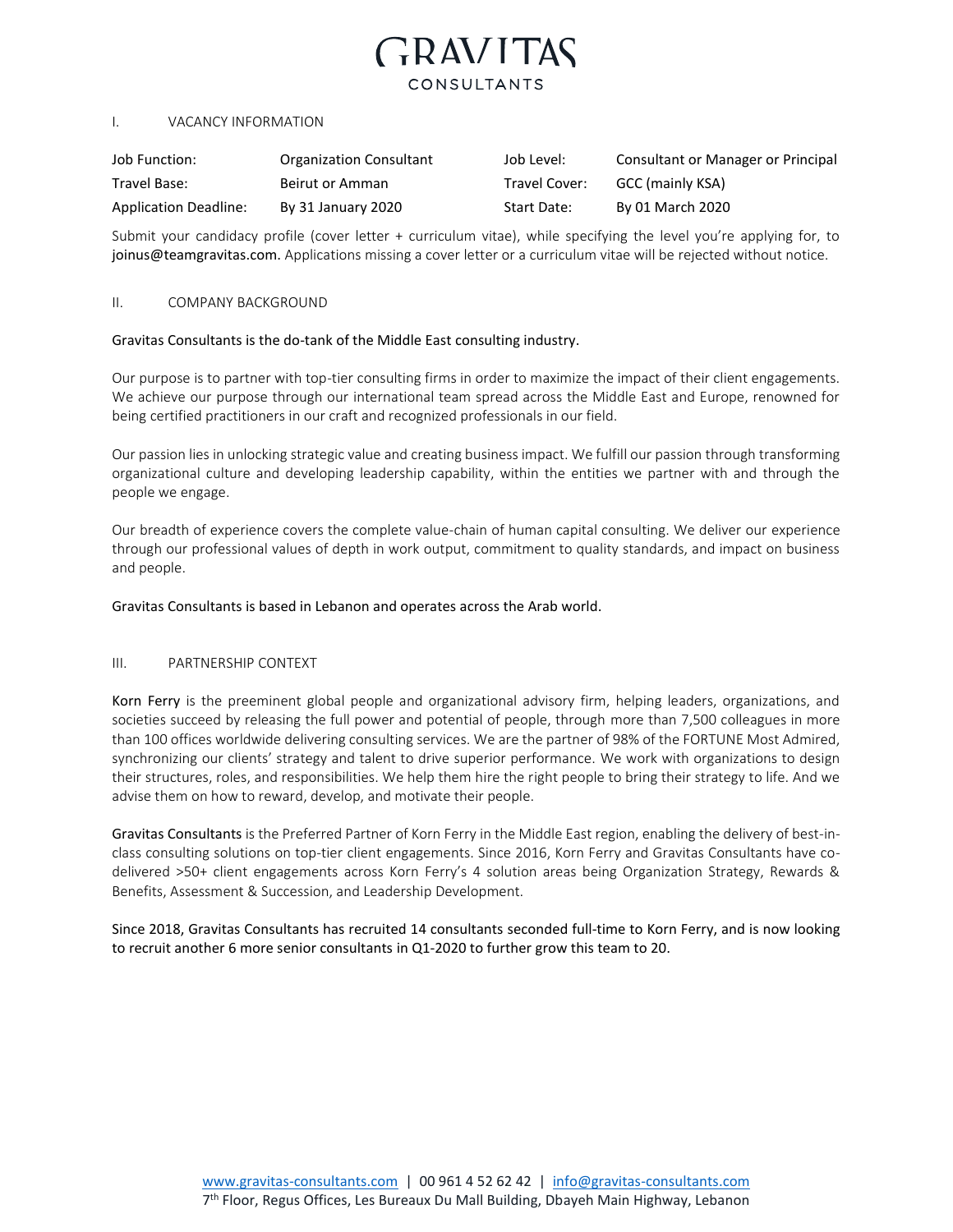

### IV. POSITION(S) SUMMARY

#### Multiple vacancies at 3 seniority levels are currently open.

Across all seniority levels, your key delivery area will be Organizational Consulting, inclusive of strategy analysis, organization design, corporate restructuring, culture transformation, performance management, workforce planning, process design/optimization, change management, and HR strategy. You will develop deeper expertise in one or more of these delivery areas, while also developing own consulting skills and business acumen, by working with Korn Ferry leaders to develop and customize offerings across service lines and industry sectors.

## 1. Consultant (GC Level 2 – KF Levels 2-3)

This is the core delivery level for consultants that have developed an understanding of and experience in applying standard tools to defined problems. You will work on project teams with more seasoned practitioners to deliver standard solutions that meet and exceed client expectations across various industries. You will typically work as part of a team and will receive general direction in support of a client while managing yourself and your own contribution.

### 2. Manager (GC Level 3 – KF Levels 4-5)

This is the level between core delivery and high experience, where consultants are expected to not just manage their own delivery but also that of others on projects. You will manage a project, and/or work as a core member in a team delivering against specific deliverables. You will have the experience and expertise to engage and mobilize a client behind a particular idea or solution. You will work with seasoned practitioners to deliver custom, complex, and multiworkstream solutions that meet and exceed client expectations. You will exercise judgment in understanding client issues, customizing solutions to fit, and taking the lead on defined aspects of a project. You will be expected to be semi-autonomous in working up and proposing a solution or project plan internally and then implementing it once it has been signed off.

### 3. Principal (GC Level 4 – KF Levels 6-7)

This is the level for highly experienced consultants capable of leading entire engagements and working with senior leaders in client organizations across a broad range of offerings. You will lead engagements of considerable scope and team size, managing client relationships and entire projects. You will lead on custom, complex, and multiworkstream solutions that meet and exceed client expectations. You will lead decision-making on client issues, customizing solutions to fit, and taking the lead on all aspects of a project. You will be expected to be fully-autonomous in working up and proposing a solution or project plan both internally and externally, and then leading its implementation.

If accepted by Gravitas Consultants and Korn Ferry, you will be contracted by Gravitas Consultants and allocated to Korn Ferry on client engagements. You will be based in Lebanon or Jordan at our offices in Regus, and will operate across the Arab world following the Sunday-to-Thursday work week, with frequent business travel required (up to 5 days a week / up to 4 weeks a month – depending on client requirements).